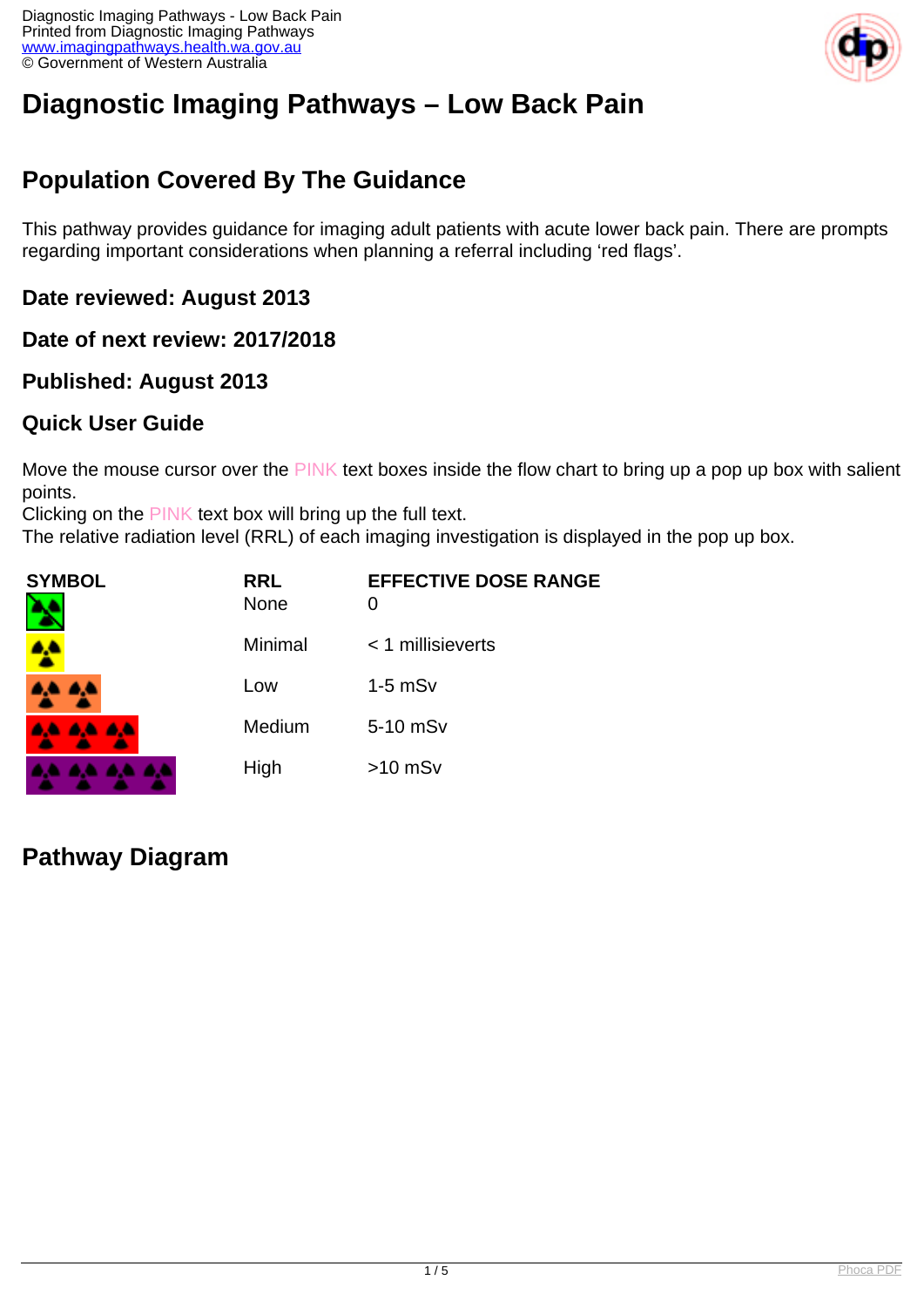Diagnostic Imaging Pathways - Low Back Pain Printed from Diagnostic Imaging Pathways [www.imagingpathways.health.wa.gov.au](http://www.imagingpathways.health.wa.gov.au/) © Government of Western Australia



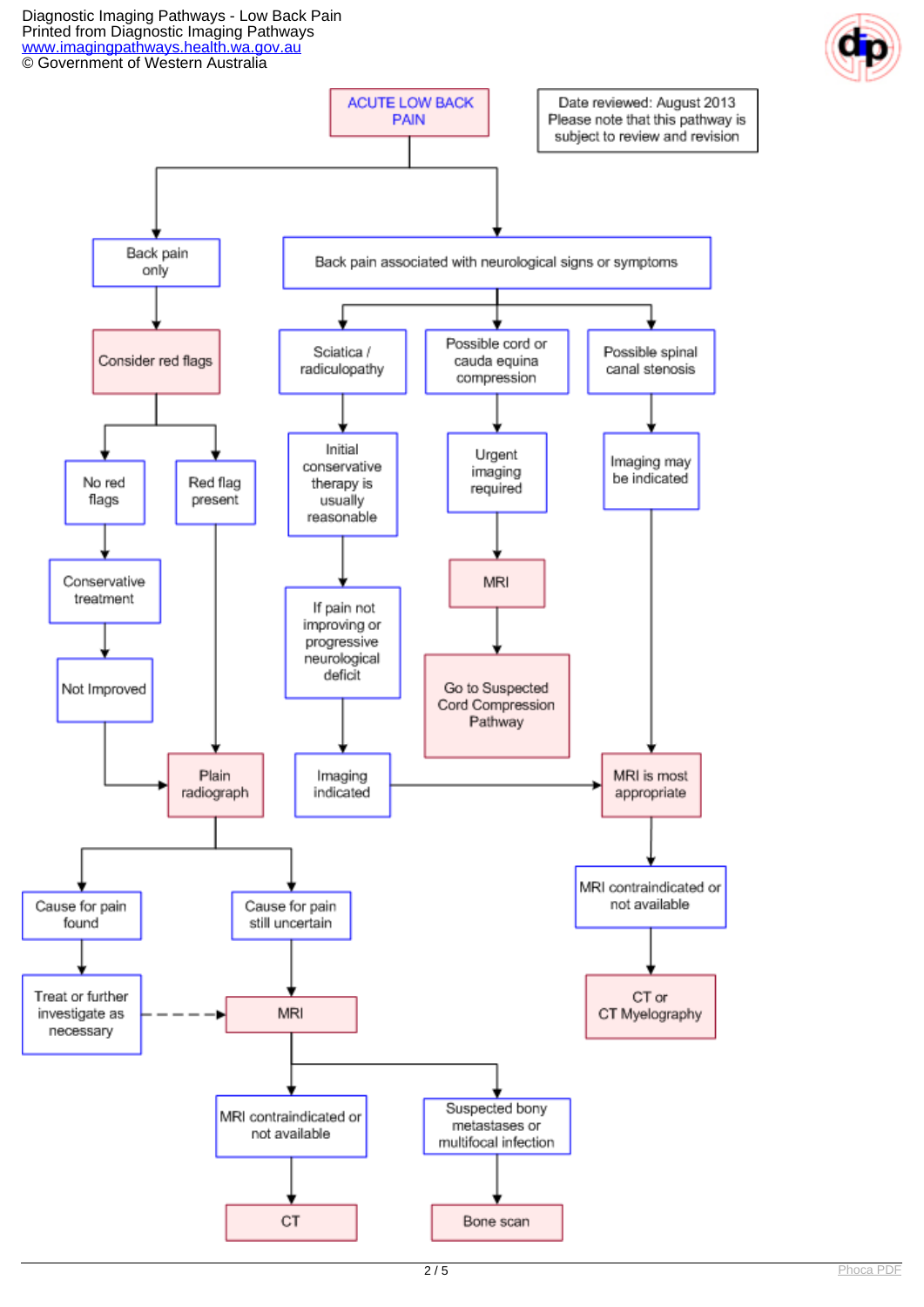

### **Image Gallery**

Note: These images open in a new page

#### **1a L4/L5 Disc Herniation**

Image 1a and 1b (Computed Tomography): Axial and sagittal images demonstrating a large left sided eccentric disc protrusion at L4/L5 that is compressing the traversing left L5 nerve root.





**1c** Image 1c and 1d (Magnetic Resonance Imaging): Axial and sagittal images of the same patient.

**1d**

**1b**



## **Teaching Points**

- The prevalence of previously undiagnosed serious pathology in patients presenting with acute low back pain in the primary care setting is very rare  $1$
- Most patients with acute low back pain have substantial improvements in pain and function within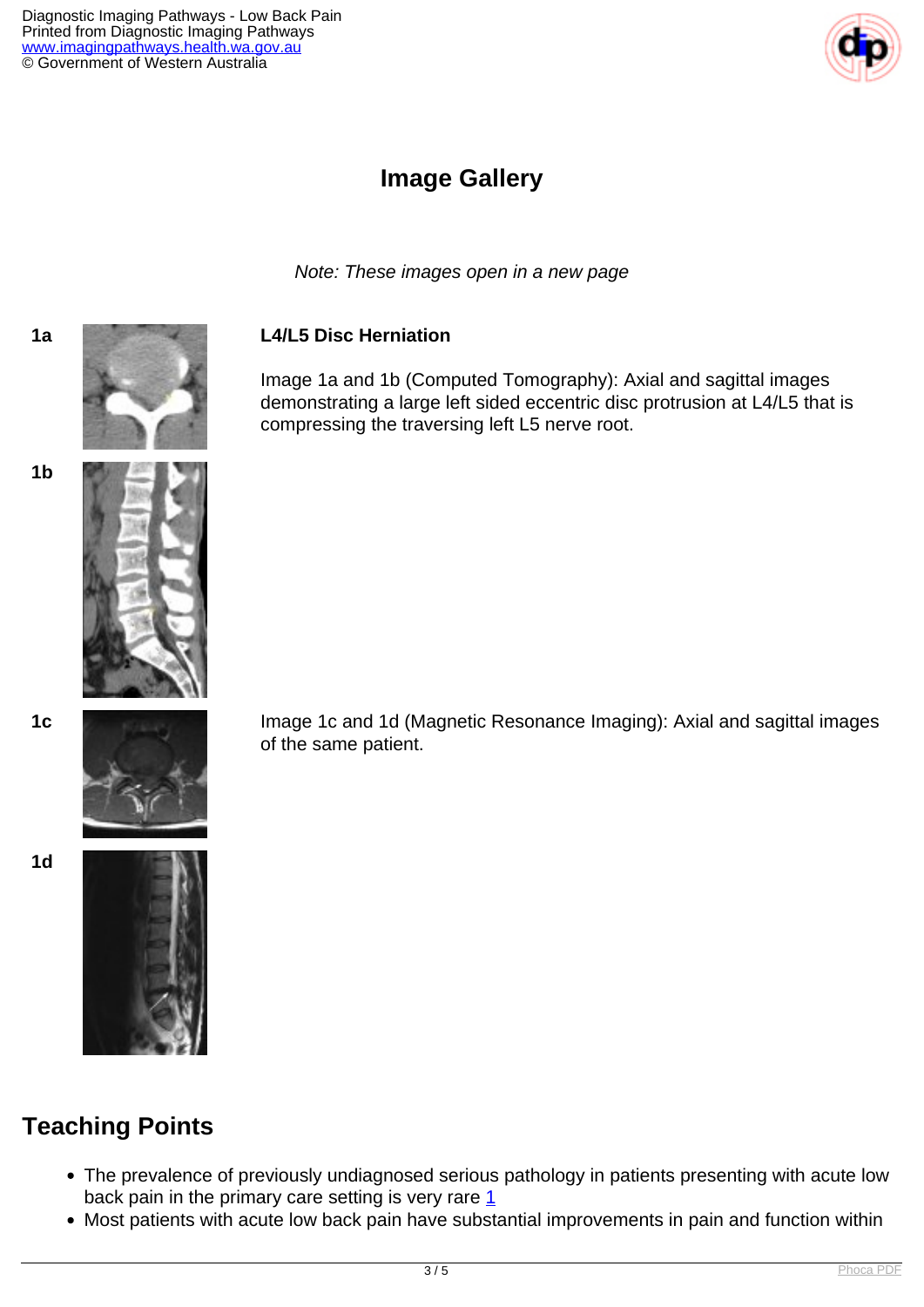

one month [2](index.php/imaging-pathways/musculoskeletal-trauma/musculoskeletal/low-back-pain?tab=references#2)

- Routine or immediate lumbar spine imaging for low back pain without indications of serious underlying conditions does not affect management or improve clinical outcomes and is associated with radiation exposure and increased expenses [3](index.php/imaging-pathways/musculoskeletal-trauma/musculoskeletal/low-back-pain?tab=references#3).4
- $\bullet$  'Red flags' that prompt imaging include recent significant trauma (mild trauma if age = 50), unexplained weight loss, fever, age 55 years, history of malignancy or immune compromise, intravenous drug use, osteoporosis or glucocorticoid use, suspicion of ankylosing spondylitis and compensation or work injury issues
- If there are no 'red flags', imaging is indicated only after a period of conservative therapy is trialled first [3](index.php/imaging-pathways/musculoskeletal-trauma/musculoskeletal/low-back-pain?tab=references#3)
- Initial investigation is with plain films

### **Red Flags for the Investigation of Acute Low Back Pain**

- These features on history and examination may help to increase the yield of lumbar radiography and have been adapted from criteria proposed by various guidelines [5-8](index.php/imaging-pathways/musculoskeletal-trauma/musculoskeletal/low-back-pain?tab=references#5)
	- Constitutional symptoms e.g. fever, night sweats
	- Immunosuppression  $\circ$
	- Intravenous drug use  $\circ$
	- History of malignancy or unexplained weight loss of insidious onset  $\circ$
	- Prolonged use of corticosteroids, osteoporosis  $\circ$
	- Age <20 or >55 years  $\circ$
	- Recent history of violent trauma (or mild trauma if age  $= 50$ )  $\circ$
	- Presence of associated contusion or abrasion
	- Constant progressive, non mechanical pain (no relief with bed rest)  $\circ$
	- Thoracic pain  $\circ$
	- **Structural deformity**
	- Widespread neurological signs and symptoms (including cauda equina syndrome)  $\circ$
	- $\circ$ Failure to improve after 4-6 weeks of conservative low back pain therapy
- There is no convincing evidence that the absence of these red flags is sufficient to exclude serious underlying disease and some red flags have high false positive rates,  $1,9,10$  $1,9,10$  $1,9,10$  but they may help to reduce unnecessary use of plain radiography

### **Plain Radiograph**

- Frequently but often inappropriately used for the investigation of low back pain
- The majority of patients with low back pain have either normal lumbar radiographs or age related degenerative changes that do not necessarily correlate with the presence or severity of pain  $8,11$ , [12](index.php/imaging-pathways/musculoskeletal-trauma/musculoskeletal/low-back-pain?tab=references#12)
- Disc space narrowing is more strongly associated with back pain than other radiographic features [13](index.php/imaging-pathways/musculoskeletal-trauma/musculoskeletal/low-back-pain?tab=references#13)
- Routine, immediate plain radiographs are of limited diagnostic value and have no benefit to patient function, pain or disability, other than patient satisfaction, which must be weighed against the significant gonadal radiation dose [3](index.php/imaging-pathways/musculoskeletal-trauma/musculoskeletal/low-back-pain?tab=references#3),[8](index.php/imaging-pathways/musculoskeletal-trauma/musculoskeletal/low-back-pain?tab=references#8),[14](index.php/imaging-pathways/musculoskeletal-trauma/musculoskeletal/low-back-pain?tab=references#14)[,15](index.php/imaging-pathways/musculoskeletal-trauma/musculoskeletal/low-back-pain?tab=references#15)
- Plain radiographs are not indicated in patients with low back pain unless there are significant risk factors or 'red flags' for serious underlying disease or symptoms have persisted for greater than 6 weeks [3](index.php/imaging-pathways/musculoskeletal-trauma/musculoskeletal/low-back-pain?tab=references#3),[16](index.php/imaging-pathways/musculoskeletal-trauma/musculoskeletal/low-back-pain?tab=references#16)[,17](index.php/imaging-pathways/musculoskeletal-trauma/musculoskeletal/low-back-pain?tab=references#17)